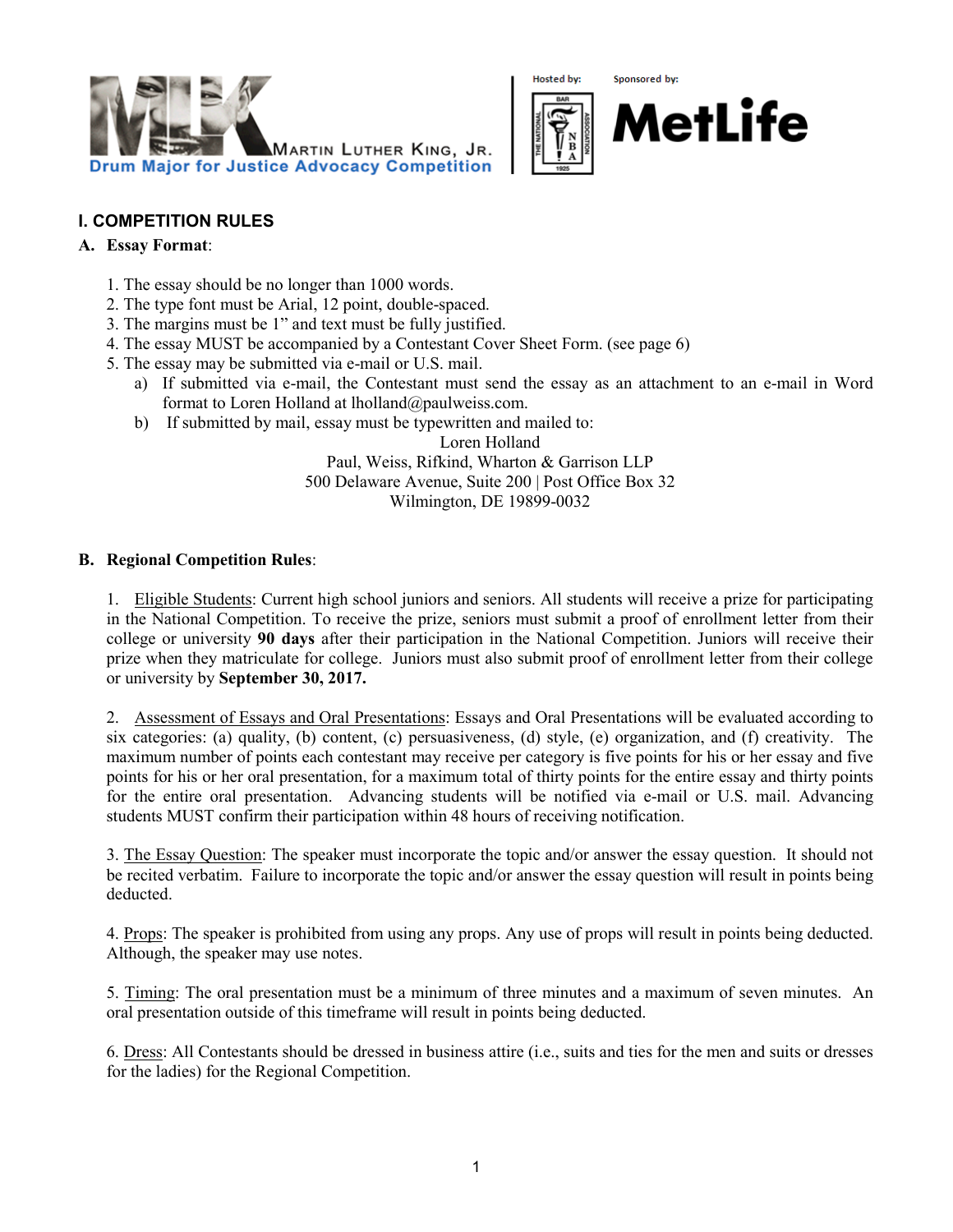



7. All essays submitted become the property of the National Bar Association. They will not be returned. Contestants should retain a copy for his/her records.

8. All NBA Affiliate Chapters and Regions will be responsible for verifying the eligibility of the Contestants. The National Competition Committee will determine questions of Contestant eligibility and **ALL DETERMINATIONS OF ELIGIBILITY BY THIS BODY ARE FINAL**.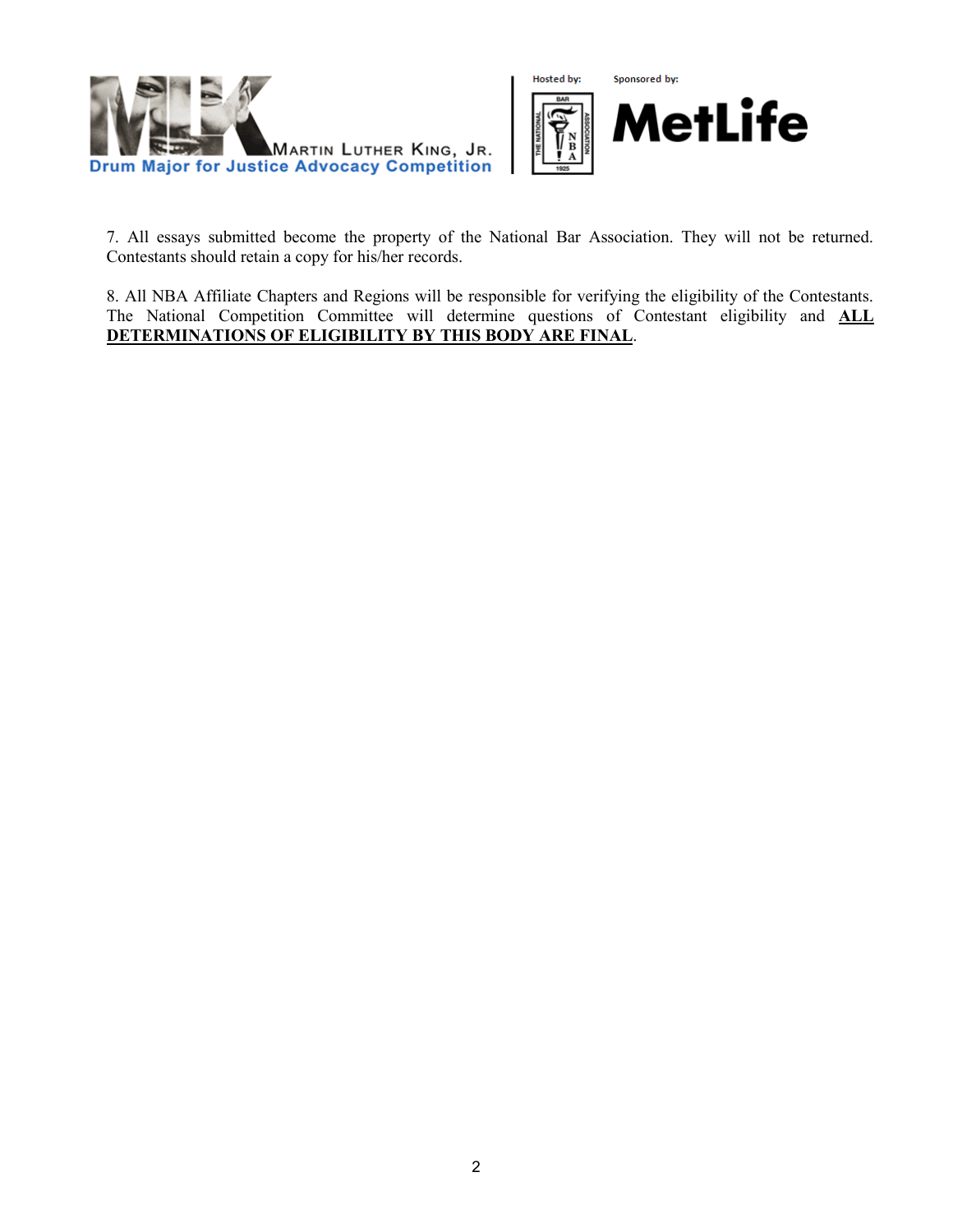



## **II. 2016 MLK COMPETITION QUESTION**

The #BlackLivesMatter movement was created in 2012 after Trayvon Martin was shot and killed by George Zimmerman, a neighborhood watchman. Zimmerman was acquitted. Many have criticized the #BlackLivesMatter movement for focusing on specific injustices done to African Americans stating there should be an #AllLivesMatter movement.

If Dr. Martin Luther King, Jr. were alive, would he argue that Blacks should focus on the #AllLivesMatter movement to focus more globally and generally on all lives or would he support the #BlackLivesMatter movement to focus more on Black lives.

Please discuss why or why not.

## **RESEARCH GUIDE:**

To assist you in your research of the Competition Question, please read the materials below. These materials will help you understand the legal, political, and public policy issues and relevant cases. These materials are the starting point for your research. In order to fully formulate your position, you may need to find other cases, articles, or sources of information.

## **Black Lives Matter**

[http://www.huffingtonpost.com/entry/how-rosa-parks-legacy-lives-on-in-the-black-lives-matter](http://www.huffingtonpost.com/entry/how-rosa-parks-legacy-lives-on-in-the-black-lives-matter-movement_565cb2fce4b072e9d1c2c987?ncid=newsltushpmg00000003)[movement\\_565cb2fce4b072e9d1c2c987?ncid=newsltushpmg00000003](http://www.huffingtonpost.com/entry/how-rosa-parks-legacy-lives-on-in-the-black-lives-matter-movement_565cb2fce4b072e9d1c2c987?ncid=newsltushpmg00000003)

<http://thinkprogress.org/justice/2015/10/22/3715332/obama-explains-the-problem-with-all-lives-matter/>

http://fusion.net/story/170591/the-next-time-someone-says-all-lives-matter-show-them-these-5 paragraphs/

## **Martin Luther King**

Archives <http://www.thekingcenter.org/>

The King Research and Education Institute http://mlkkpp01.stanford.edu/

Books http://www.worldcat.org/search?q=au%3AKing%2C+Martin+Luther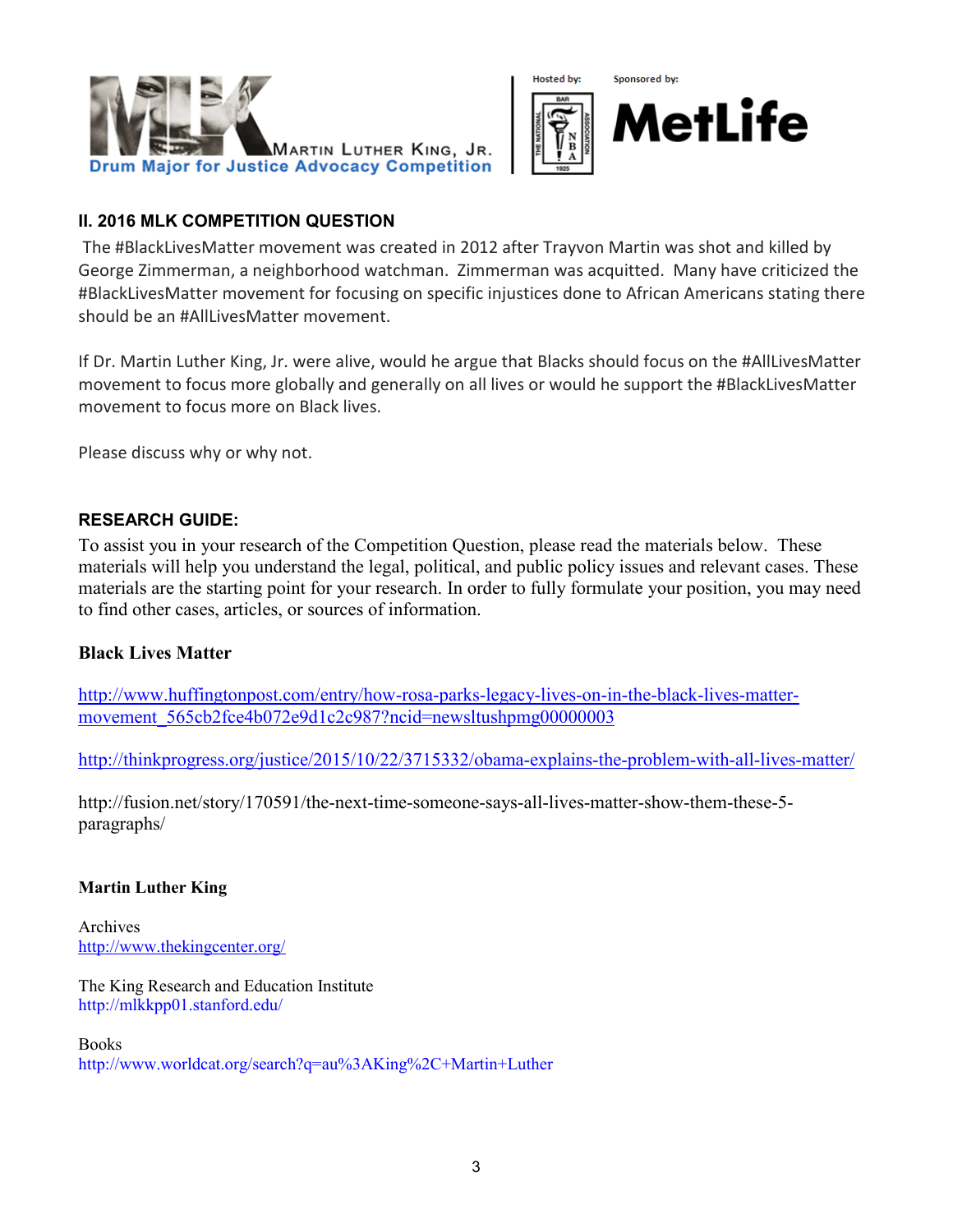



## **III. OFFICIAL CONTESTANT'S COVER SHEET, APPLICATION FORM, AND PHOTOGRAPHY RELEASE WAIVER AND RELEASE OF LIABILITY**

**NOTE: All three forms must be included with your essay.**

**2016 Dr. Martin Luther King, Jr**.

Drum Major for Justice Advocacy Competition Contestant Cover Sheet

**Applicant's Background Information Please type or print**

Date:

Submit Photo and Essay with your Application

#### **I. Applicant Data**

| Student's Name:           |   |           |        |             |                      |           |  |
|---------------------------|---|-----------|--------|-------------|----------------------|-----------|--|
|                           |   |           | First  |             | Middle               | Last      |  |
| Permanent Address:        |   |           |        |             |                      |           |  |
| City:                     |   |           | State: |             |                      | Zip Code: |  |
| Cell Phone:               |   |           |        | Email:      |                      |           |  |
| Parent or Guardian's Name |   |           |        |             |                      |           |  |
|                           |   |           |        | First       |                      | Last      |  |
| Permanent Address:        |   |           |        |             |                      |           |  |
| City:                     |   |           | State: |             |                      | Zip Code: |  |
| Home Phone:               | € | $\lambda$ |        | Cell Phone: | $\lambda$            |           |  |
| Email                     |   |           |        |             |                      |           |  |
| Student's High School:    |   |           |        |             |                      |           |  |
| Grade Level:              |   |           |        |             | Grade Point Average: |           |  |
| High School Address:      |   |           | City:  |             | State:               | Zip:      |  |
| High School Phone:        |   |           |        |             |                      |           |  |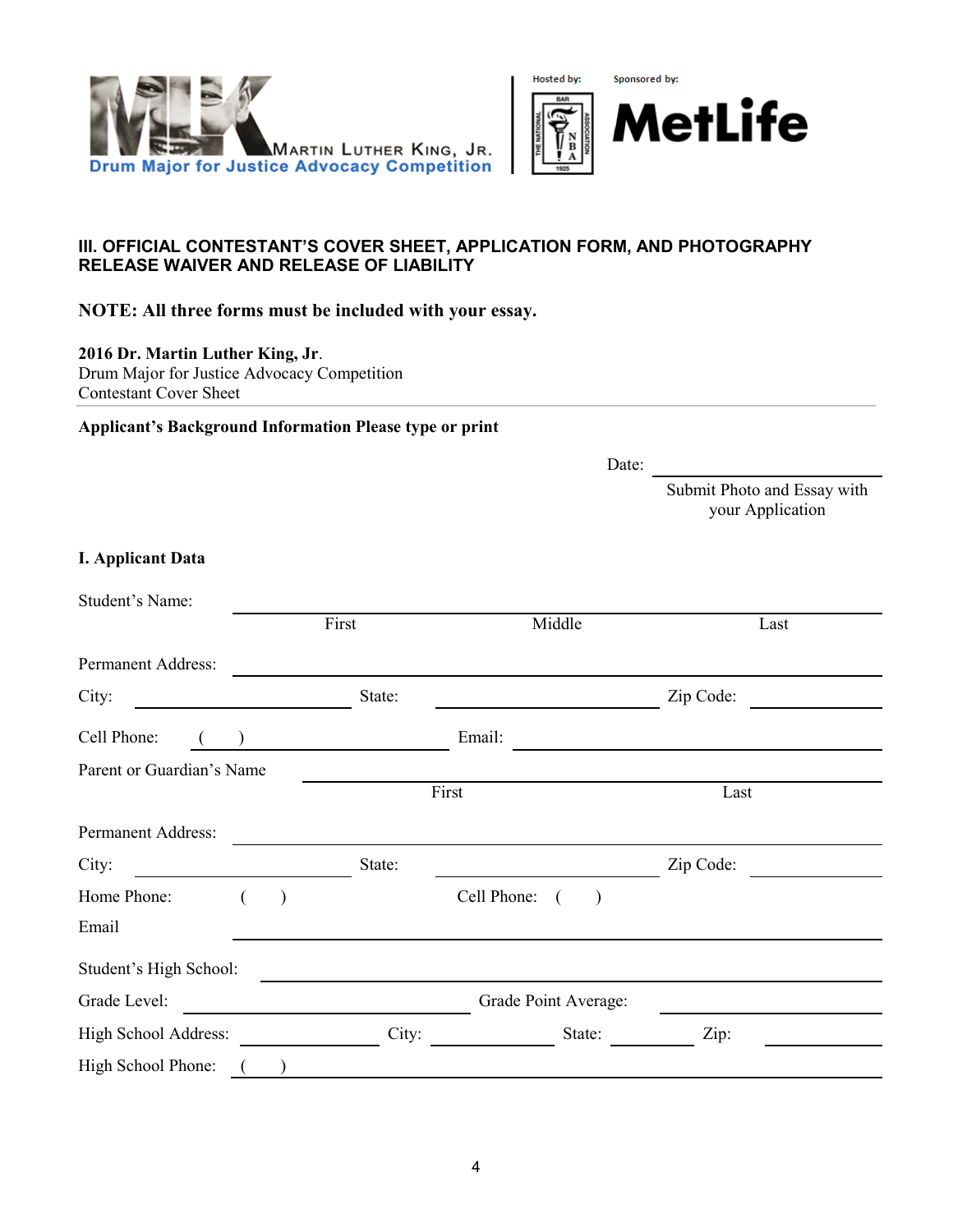



#### **Application**

Please answer the below listed questions. A parent or legal guardian must sign your application. If a parent or legal guardian does not sign your application, and time permits, your application will be returned for you to complete. In the event time does not permit the return of an incomplete application, such application may not be considered. Attach additional sheets as necessary.

- 1. List academic honors received.
- 2. Briefly describe extracurricular activities (school clubs, volunteer organizations, not-for-profit organizations, etc.) you are involved in.

3. For Seniors: List two-year/four-year College or University you plan to attend. Please include an acceptance letter to this form.

**\*\*\*NOTE:** Attach your written essay on the official topic selected by the National Bar Association to your Application. The essay must not exceed 1,000 words.

**Signature of Applicant Date** 

**Signature of Parent or Legal Guardian Date**